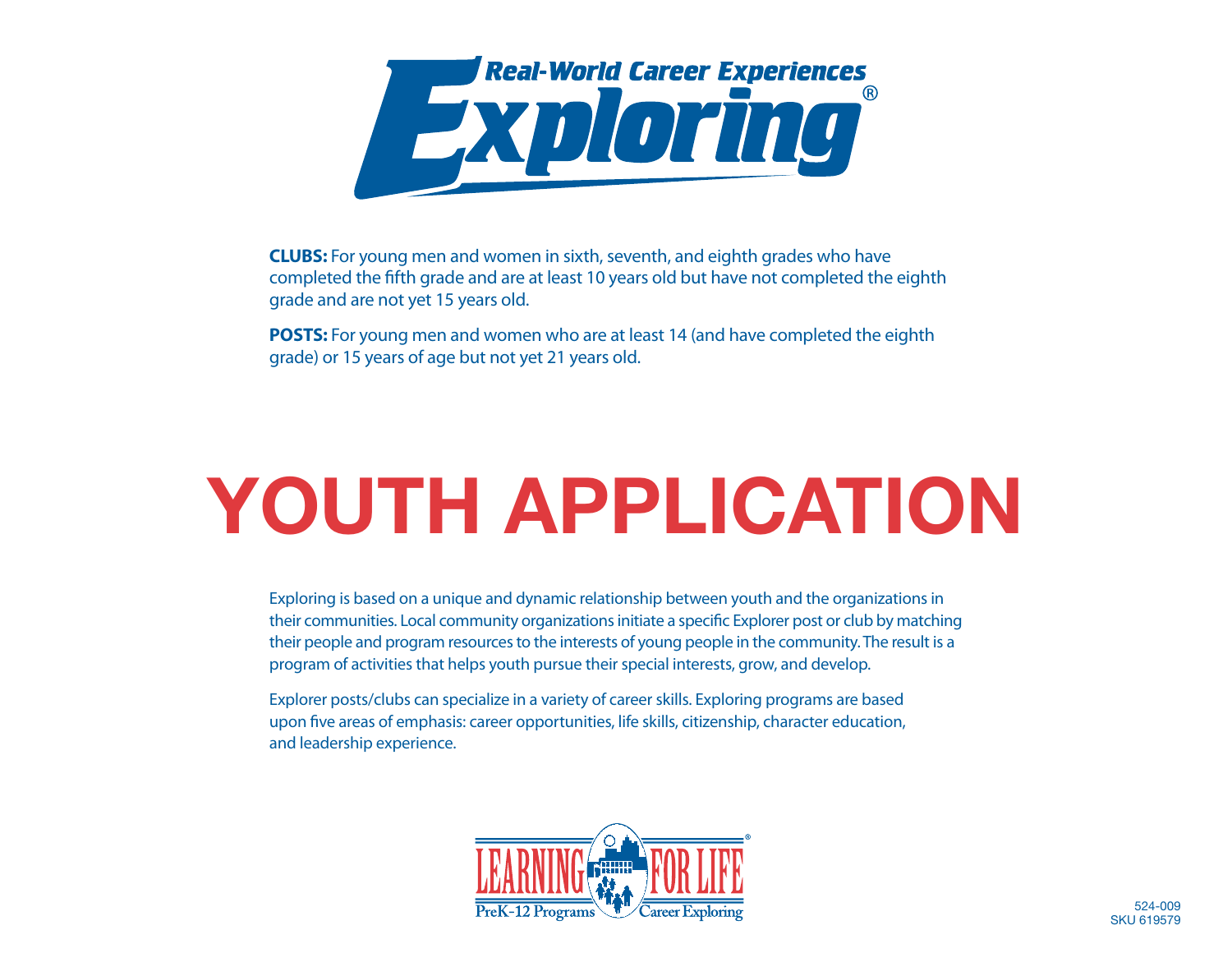

**Participant Chart**

*Cut along dotted line.*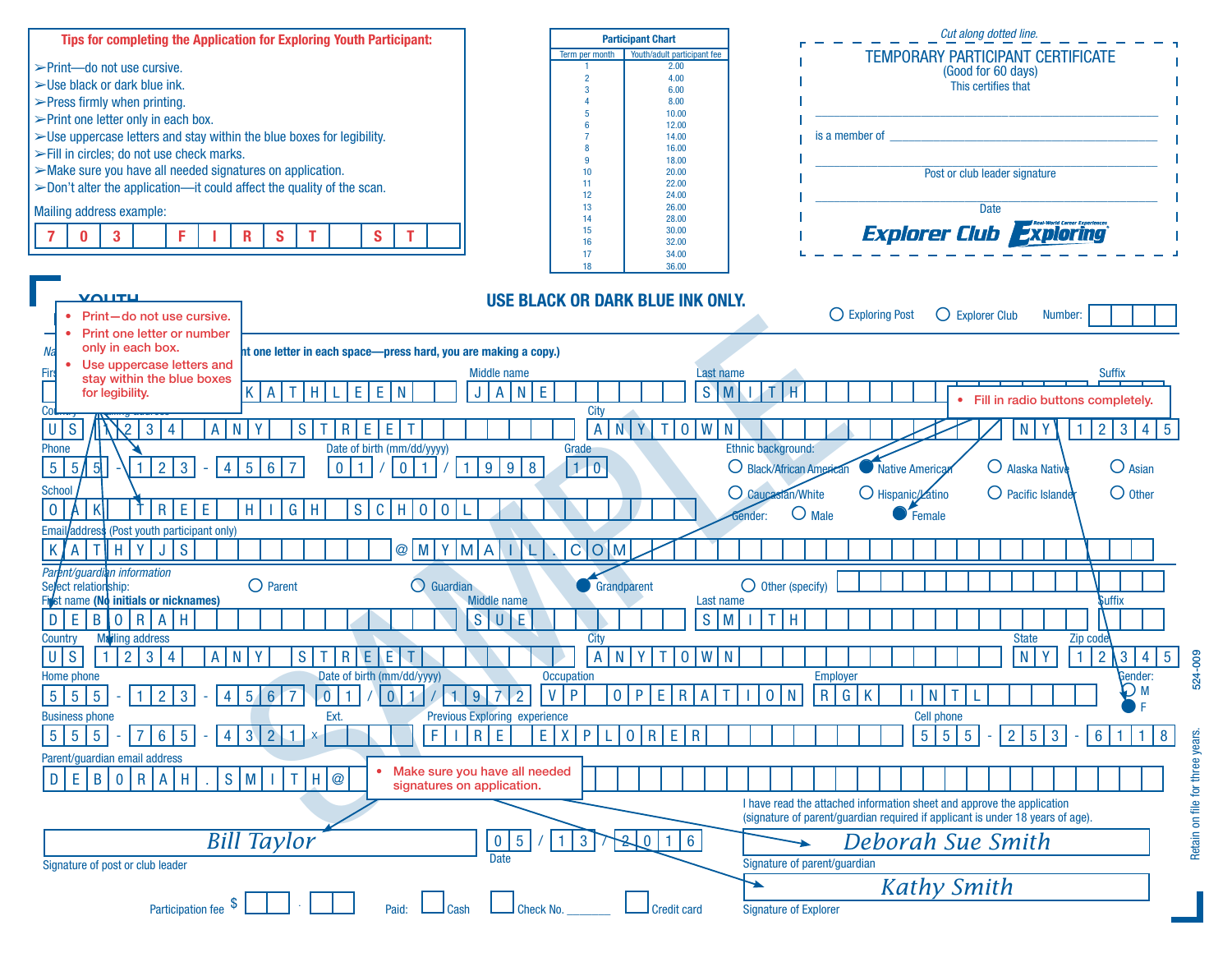| <b>PARTICIPANT</b>                                                                                                                                                                 | <b>YOUTH</b> |                        |  |  |                            |   |      |  |                            |                               |  |             |            |       |                        |  |  |           |         |                                                              | $\bigcirc$ Exploring Post |  |                   | $\bigcirc$ Explorer Club |  |                             | Number: |          |                  |  |
|------------------------------------------------------------------------------------------------------------------------------------------------------------------------------------|--------------|------------------------|--|--|----------------------------|---|------|--|----------------------------|-------------------------------|--|-------------|------------|-------|------------------------|--|--|-----------|---------|--------------------------------------------------------------|---------------------------|--|-------------------|--------------------------|--|-----------------------------|---------|----------|------------------|--|
| If applicant has an unexpired participant certificate, participation may be accomplished at no charge by transferring the registration. Mark and attach a copy of the certificate. |              |                        |  |  |                            |   |      |  |                            |                               |  |             |            |       |                        |  |  |           |         |                                                              |                           |  |                   |                          |  |                             |         |          |                  |  |
| $\bigcirc$ Transfer application                                                                                                                                                    |              |                        |  |  | Transfer from council no.: |   |      |  |                            |                               |  |             |            |       |                        |  |  |           |         |                                                              | ◯ Exploring Post          |  |                   | $\bigcirc$ Explorer Club |  |                             | Number: |          |                  |  |
| Name and address information (Please print one letter in each space-press hard, you are making a copy.)                                                                            |              |                        |  |  |                            |   |      |  |                            |                               |  |             |            |       |                        |  |  |           |         |                                                              |                           |  |                   |                          |  |                             |         |          |                  |  |
| First name (No initials or nicknames)                                                                                                                                              |              |                        |  |  |                            |   |      |  |                            |                               |  | Middle name |            |       |                        |  |  | Last name |         |                                                              |                           |  |                   |                          |  |                             |         |          | Suffix           |  |
|                                                                                                                                                                                    |              |                        |  |  |                            |   |      |  |                            |                               |  |             |            |       |                        |  |  |           |         |                                                              |                           |  |                   |                          |  |                             |         |          |                  |  |
| Country                                                                                                                                                                            |              | <b>Mailing address</b> |  |  |                            |   |      |  |                            |                               |  |             |            |       | City                   |  |  |           |         |                                                              |                           |  |                   |                          |  | State                       |         | Zip code |                  |  |
| <u> U S</u>                                                                                                                                                                        |              |                        |  |  |                            |   |      |  |                            |                               |  |             |            |       |                        |  |  |           |         |                                                              |                           |  |                   |                          |  |                             |         |          |                  |  |
| Phone                                                                                                                                                                              |              |                        |  |  |                            |   |      |  | Date of birth (mm/dd/yyyy) |                               |  |             |            | Grade |                        |  |  |           |         | Ethnic background:                                           |                           |  |                   |                          |  |                             |         |          |                  |  |
|                                                                                                                                                                                    |              |                        |  |  |                            |   |      |  |                            |                               |  |             |            |       |                        |  |  |           |         | $\bigcirc$ Black/African American $\bigcirc$ Native American |                           |  |                   |                          |  | O Alaska Native             |         |          | $\bigcirc$ Asian |  |
|                                                                                                                                                                                    |              |                        |  |  |                            |   |      |  |                            |                               |  |             |            |       |                        |  |  |           |         | O Caucasian/White                                            |                           |  | O Hispanic/Latino |                          |  | $\bigcirc$ Pacific Islander |         |          | $\bigcirc$ Other |  |
| School                                                                                                                                                                             |              |                        |  |  |                            |   |      |  |                            |                               |  |             |            |       |                        |  |  |           |         |                                                              |                           |  |                   |                          |  |                             |         |          |                  |  |
|                                                                                                                                                                                    |              |                        |  |  |                            |   |      |  |                            |                               |  |             |            |       |                        |  |  |           | Gender: | $O$ Male                                                     |                           |  | $\bigcirc$ Female |                          |  |                             |         |          |                  |  |
| Email address (Post youth participant only)                                                                                                                                        |              |                        |  |  |                            |   |      |  |                            |                               |  |             |            |       |                        |  |  |           |         |                                                              |                           |  |                   |                          |  |                             |         |          |                  |  |
|                                                                                                                                                                                    |              |                        |  |  |                            |   |      |  | @                          |                               |  |             |            |       |                        |  |  |           |         |                                                              |                           |  |                   |                          |  |                             |         |          |                  |  |
| Parent/guardian information                                                                                                                                                        |              |                        |  |  |                            |   |      |  |                            |                               |  |             |            |       |                        |  |  |           |         |                                                              |                           |  |                   |                          |  |                             |         |          |                  |  |
| Select relationship:                                                                                                                                                               |              |                        |  |  | $\bigcirc$ Parent          |   |      |  |                            | $\bigcirc$ Guardian           |  |             |            |       | $\bigcirc$ Grandparent |  |  |           |         | $\bigcirc$ Other (specify)                                   |                           |  |                   |                          |  |                             |         |          |                  |  |
| First name (No initials or nicknames)                                                                                                                                              |              |                        |  |  |                            |   |      |  |                            |                               |  | Middle name |            |       |                        |  |  | Last name |         |                                                              |                           |  |                   |                          |  |                             |         |          | Suffix           |  |
|                                                                                                                                                                                    |              |                        |  |  |                            |   |      |  |                            |                               |  |             |            |       |                        |  |  |           |         |                                                              |                           |  |                   |                          |  |                             |         |          |                  |  |
| Country                                                                                                                                                                            |              | <b>Mailing address</b> |  |  |                            |   |      |  |                            |                               |  |             |            |       | City                   |  |  |           |         |                                                              |                           |  |                   |                          |  | State                       |         | Zip code |                  |  |
| U S                                                                                                                                                                                |              |                        |  |  |                            |   |      |  |                            |                               |  |             |            |       |                        |  |  |           |         |                                                              |                           |  |                   |                          |  |                             |         |          |                  |  |
| Home phone                                                                                                                                                                         |              |                        |  |  |                            |   |      |  | Date of birth (mm/dd/yyyy) |                               |  |             | Occupation |       |                        |  |  |           |         |                                                              | Employer                  |  |                   |                          |  |                             |         |          | Gender:          |  |
|                                                                                                                                                                                    |              |                        |  |  |                            |   |      |  |                            |                               |  |             |            |       |                        |  |  |           |         |                                                              |                           |  |                   |                          |  |                             |         |          | $\bigcirc$ M     |  |
|                                                                                                                                                                                    |              |                        |  |  |                            |   |      |  |                            |                               |  |             |            |       |                        |  |  |           |         |                                                              |                           |  |                   |                          |  |                             |         |          | O F              |  |
| <b>Business phone</b>                                                                                                                                                              |              |                        |  |  |                            |   | Ext. |  |                            | Previous Exploring experience |  |             |            |       |                        |  |  |           |         |                                                              |                           |  |                   | Cell phone               |  |                             |         |          |                  |  |
|                                                                                                                                                                                    |              |                        |  |  |                            | X |      |  |                            |                               |  |             |            |       |                        |  |  |           |         |                                                              |                           |  |                   |                          |  |                             |         |          |                  |  |

**Date** 

@

/ /

Paid: Cash Check No. Check No. Credit card

Parent/guardian email address

Signature of post or club leader

Participation fee \$ .

LOCAL OFFICE COPY LOCAL OFFICE COPY

Retain on file for three years. Retain on file for three years.

I have read the attached information sheet and approve the application (signature of parent/guardian required if applicant is under 18 years of age).

Signature of Explorer

Signature of parent/guardian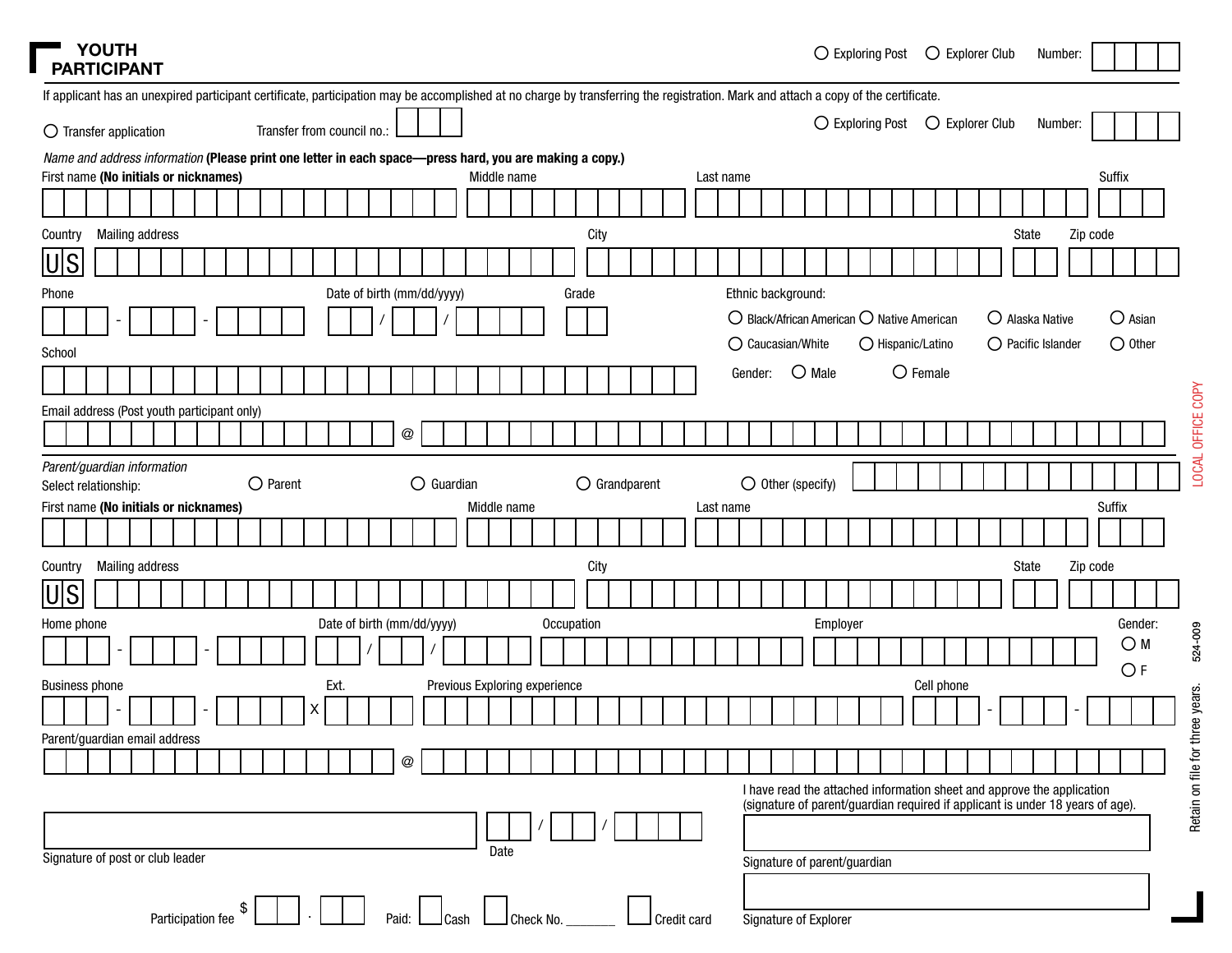| <b>STATE</b><br><b>PARTICIPANT</b>                                                                                                                                                 | YOUTH |                        |  |                   |   |                            |  |                           |                               |             |  |       |            |                        |  |           |                                                              |                            | $\bigcirc$ Exploring Post |  |                   | $\bigcirc$ Explorer Club |  |                    | Number: |          |        |                  |  |
|------------------------------------------------------------------------------------------------------------------------------------------------------------------------------------|-------|------------------------|--|-------------------|---|----------------------------|--|---------------------------|-------------------------------|-------------|--|-------|------------|------------------------|--|-----------|--------------------------------------------------------------|----------------------------|---------------------------|--|-------------------|--------------------------|--|--------------------|---------|----------|--------|------------------|--|
| If applicant has an unexpired participant certificate, participation may be accomplished at no charge by transferring the registration. Mark and attach a copy of the certificate. |       |                        |  |                   |   |                            |  |                           |                               |             |  |       |            |                        |  |           |                                                              |                            |                           |  |                   |                          |  |                    |         |          |        |                  |  |
| $\bigcirc$ Transfer application                                                                                                                                                    |       |                        |  |                   |   | Transfer from council no.: |  |                           |                               |             |  |       |            |                        |  |           |                                                              |                            | ○ Exploring Post          |  |                   | ○ Explorer Club          |  |                    | Number: |          |        |                  |  |
| Name and address information (Please print one letter in each space-press hard, you are making a copy.)                                                                            |       |                        |  |                   |   |                            |  |                           |                               |             |  |       |            |                        |  |           |                                                              |                            |                           |  |                   |                          |  |                    |         |          |        |                  |  |
| First name (No initials or nicknames)                                                                                                                                              |       |                        |  |                   |   |                            |  |                           |                               | Middle name |  |       |            |                        |  | Last name |                                                              |                            |                           |  |                   |                          |  |                    |         |          | Suffix |                  |  |
|                                                                                                                                                                                    |       |                        |  |                   |   |                            |  |                           |                               |             |  |       |            |                        |  |           |                                                              |                            |                           |  |                   |                          |  |                    |         |          |        |                  |  |
| Country                                                                                                                                                                            |       | <b>Mailing address</b> |  |                   |   |                            |  |                           |                               |             |  |       | City       |                        |  |           |                                                              |                            |                           |  |                   |                          |  | State              |         | Zip code |        |                  |  |
| U S                                                                                                                                                                                |       |                        |  |                   |   |                            |  |                           |                               |             |  |       |            |                        |  |           |                                                              |                            |                           |  |                   |                          |  |                    |         |          |        |                  |  |
| Phone                                                                                                                                                                              |       |                        |  |                   |   |                            |  |                           | Date of birth (mm/dd/yyyy)    |             |  | Grade |            |                        |  |           | Ethnic background:                                           |                            |                           |  |                   |                          |  |                    |         |          |        |                  |  |
|                                                                                                                                                                                    |       |                        |  |                   |   |                            |  |                           |                               |             |  |       |            |                        |  |           | $\bigcirc$ Black/African American $\bigcirc$ Native American |                            |                           |  |                   |                          |  | O Alaska Native    |         |          |        | $\bigcirc$ Asian |  |
| School                                                                                                                                                                             |       |                        |  |                   |   |                            |  |                           |                               |             |  |       |            |                        |  |           | ○ Caucasian/White                                            |                            |                           |  | O Hispanic/Latino |                          |  | O Pacific Islander |         |          |        | $\bigcirc$ Other |  |
|                                                                                                                                                                                    |       |                        |  |                   |   |                            |  |                           |                               |             |  |       |            |                        |  |           | Gender:                                                      | $O$ Male                   |                           |  | $O$ Female        |                          |  |                    |         |          |        |                  |  |
|                                                                                                                                                                                    |       |                        |  |                   |   |                            |  |                           |                               |             |  |       |            |                        |  |           |                                                              |                            |                           |  |                   |                          |  |                    |         |          |        |                  |  |
| Email address (Post youth participant only)                                                                                                                                        |       |                        |  |                   |   |                            |  |                           |                               |             |  |       |            |                        |  |           |                                                              |                            |                           |  |                   |                          |  |                    |         |          |        |                  |  |
|                                                                                                                                                                                    |       |                        |  |                   |   |                            |  | $^\text{\textregistered}$ |                               |             |  |       |            |                        |  |           |                                                              |                            |                           |  |                   |                          |  |                    |         |          |        |                  |  |
| Parent/guardian information<br>Select relationship:                                                                                                                                |       |                        |  | $\bigcirc$ Parent |   |                            |  |                           | $\bigcirc$ Guardian           |             |  |       |            | $\bigcirc$ Grandparent |  |           |                                                              | $\bigcirc$ Other (specify) |                           |  |                   |                          |  |                    |         |          |        |                  |  |
| First name (No initials or nicknames)                                                                                                                                              |       |                        |  |                   |   |                            |  |                           |                               | Middle name |  |       |            |                        |  | Last name |                                                              |                            |                           |  |                   |                          |  |                    |         |          | Suffix |                  |  |
|                                                                                                                                                                                    |       |                        |  |                   |   |                            |  |                           |                               |             |  |       |            |                        |  |           |                                                              |                            |                           |  |                   |                          |  |                    |         |          |        |                  |  |
| Country                                                                                                                                                                            |       | <b>Mailing address</b> |  |                   |   |                            |  |                           |                               |             |  |       | City       |                        |  |           |                                                              |                            |                           |  |                   |                          |  | State              |         | Zip code |        |                  |  |
| U S                                                                                                                                                                                |       |                        |  |                   |   |                            |  |                           |                               |             |  |       |            |                        |  |           |                                                              |                            |                           |  |                   |                          |  |                    |         |          |        |                  |  |
| Home phone                                                                                                                                                                         |       |                        |  |                   |   | Date of birth (mm/dd/yyyy) |  |                           |                               |             |  |       | Occupation |                        |  |           |                                                              |                            | Employer                  |  |                   |                          |  |                    |         |          |        | Gender:          |  |
|                                                                                                                                                                                    |       |                        |  |                   |   |                            |  |                           |                               |             |  |       |            |                        |  |           |                                                              |                            |                           |  |                   |                          |  |                    |         |          |        | $\bigcirc$ M     |  |
|                                                                                                                                                                                    |       |                        |  |                   |   |                            |  |                           |                               |             |  |       |            |                        |  |           |                                                              |                            |                           |  |                   |                          |  |                    |         |          |        | O F              |  |
| <b>Business phone</b>                                                                                                                                                              |       |                        |  |                   |   | Ext.                       |  |                           | Previous Exploring experience |             |  |       |            |                        |  |           |                                                              |                            |                           |  |                   | Cell phone               |  |                    |         |          |        |                  |  |
|                                                                                                                                                                                    |       |                        |  |                   | X |                            |  |                           |                               |             |  |       |            |                        |  |           |                                                              |                            |                           |  |                   |                          |  |                    |         |          |        |                  |  |
| Parent/guardian email address                                                                                                                                                      |       |                        |  |                   |   |                            |  |                           |                               |             |  |       |            |                        |  |           |                                                              |                            |                           |  |                   |                          |  |                    |         |          |        |                  |  |

| ì |
|---|
|   |
|   |
| ÷ |
| ĭ |
|   |

524-009

POST OR CLUB COPY POST OR CLUB COPY

/ / Signature of parent/guardian

Date

Paid: Cash Check No. Check No. Credit card

@

Participation fee \$ .

Signature of post or club leader

Signature of Explorer

I have read the attached information sheet and approve the application (signature of parent/guardian required if applicant is under 18 years of age).